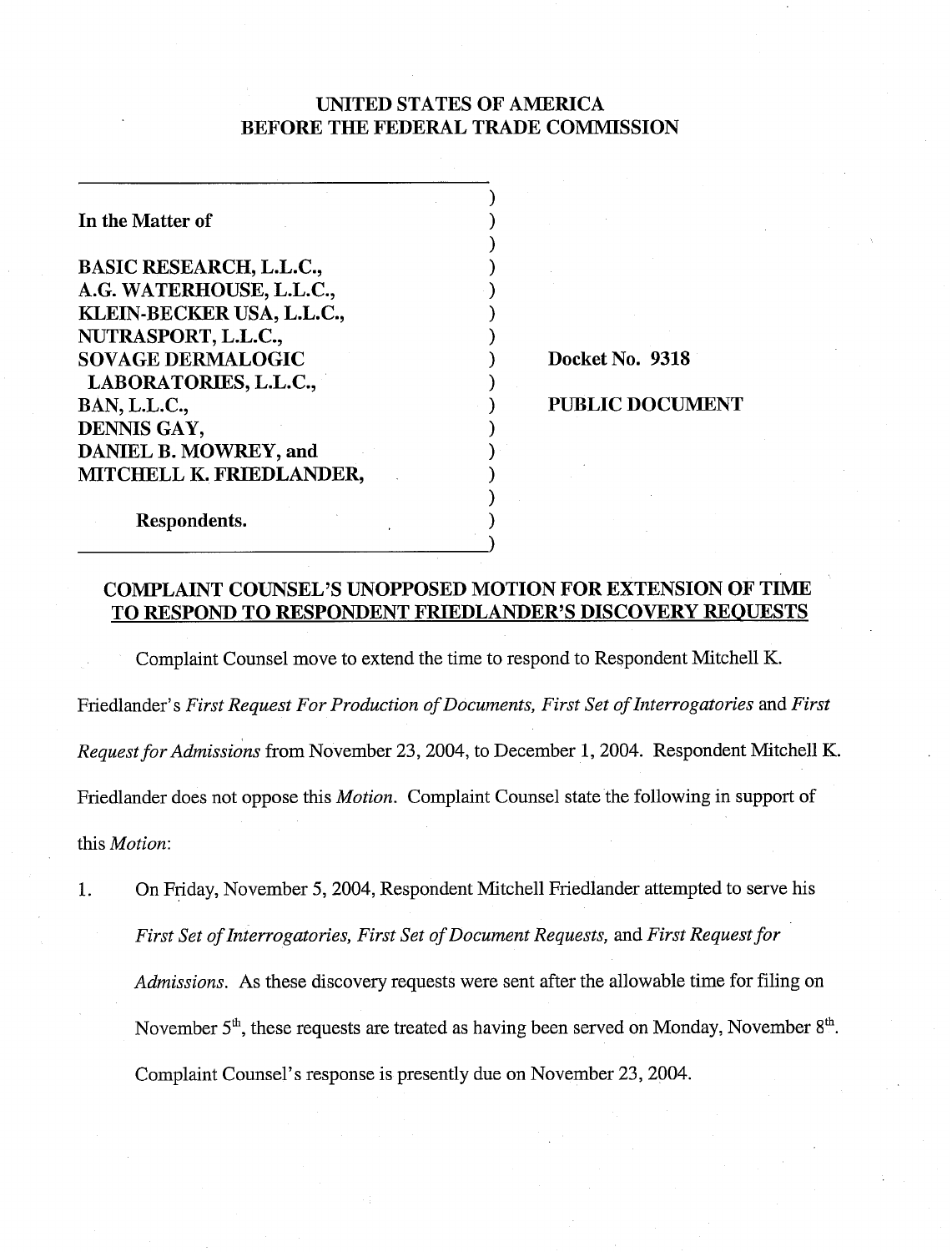- 2. Pursuant to RULE OF PRACTICE 4.3, the Administrative Law Judge may extend any time limit prescribed or allowed by the RULES.
- 3. On November 18th, 2004, Complaint Counsel Robin M. Richardson spoke with Mr. Friedlander, who agreed to an enlargement of time until December 1, 2004 to respond to his discovery requests.
- 4. Good cause exists to justify this brief extension. Complaint Counsel are presently engaged in multiple tasks associated with completing discovery and addressing and attempting to resolve numerous discovery issues with Respondents. Complaint Counsel have been preparing and defending our advertising experts for depositions scheduled on November  $17<sup>th</sup>$  and today, November  $19<sup>th</sup>$ . Ms. Kapin and Mr. Millard are also preparing for upcoming depositions of four fact witnesses that are scheduled for November  $22<sup>nd</sup>$ and 23rd in Salt Lake City, Utah.
- 5. Complaint Counsel is also engaged in responding to Respondents' third Motion to Compel, which response is due on November 24<sup>th</sup>, and Respondents' Motion to Compel Proper Privilege Log, which response is due on November 26,2004. During this time period, Complaint Counsel has also received Respondent Gay's First Set of Request for Admissions, First Set of Interrogatories, and First Request for Production of Documents.
- 6. In addition, Complaint Counsel has had to devote resources to two dozen subpoenas recently served by Respondents. We have received two subpoenas duces tecum directed to our testifying scientific experts. On November 9,2004, Complaint Counsel also received over twenty subpoenas *duces tecum* and several subpoenas for testimony directed to third parties. The specifications set forth in these subpoenas caused Complaint Counsel to devote time to moving for a protective order that was recently filed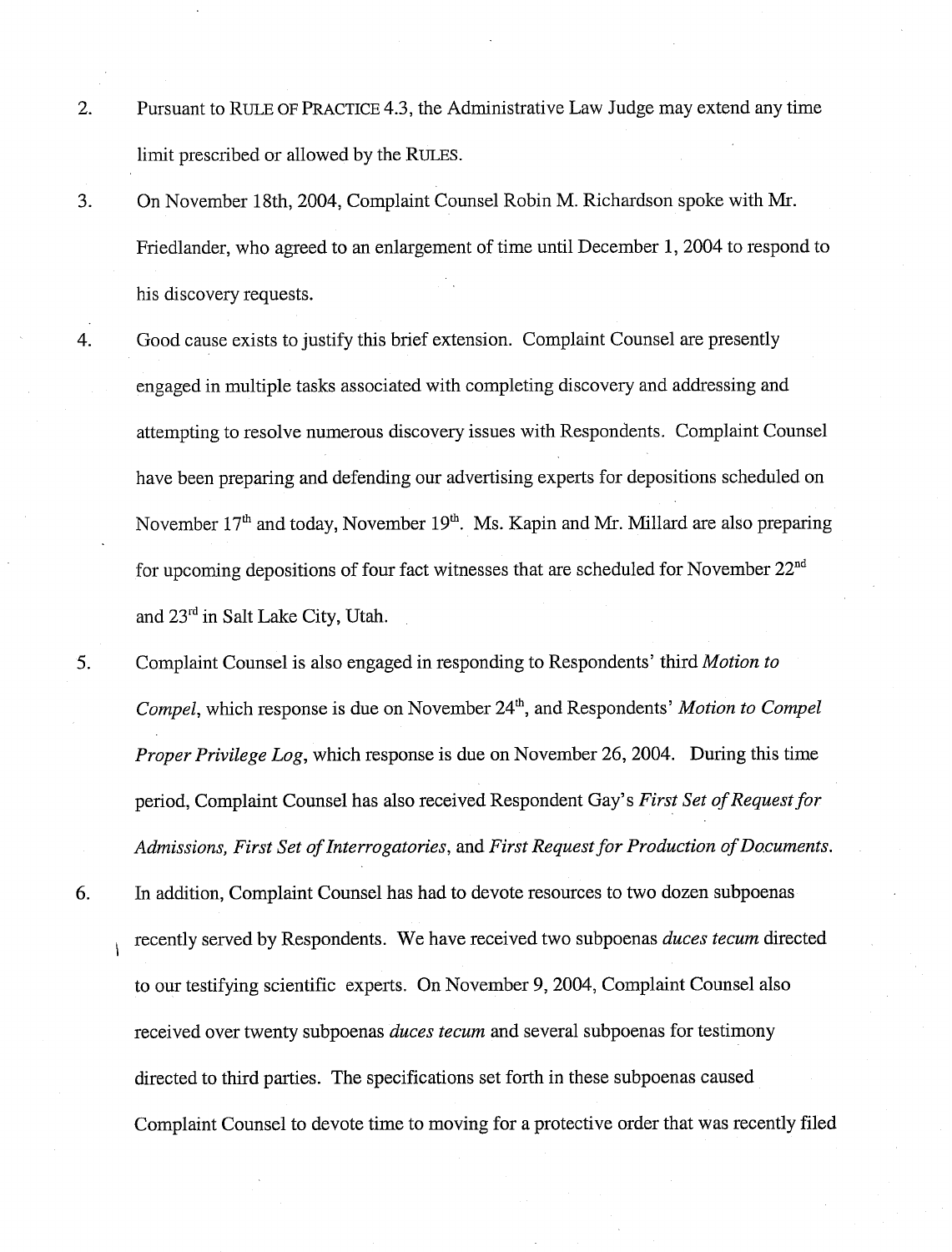with the Secretary.

- 7. Complaint Counsel is also attempting to work with Respondents to resolve outstanding discovery issues. Finally, the discovery requests for which we are requesting extensions are all implicated by our motion for a protective order, which is pending before the Court.
- 8. A proposed *Order* is attached hereto for the Court's convenience.

Date: November 19, 2004 Respectfully submitted by:

Laureen Kapin (202) 326-3237<br>Joshua S. Millard (202) 326-2454 Robin M. Richardson (202) 326-2798 Laura Schneider (202) 326-2604

Division of Enforcement Bureau of Consumer Protection Federal Trade Commission 600 Pennsylvania Avenue, N. W. Washington, D.C. 20580

Counsel Supporting the Complaint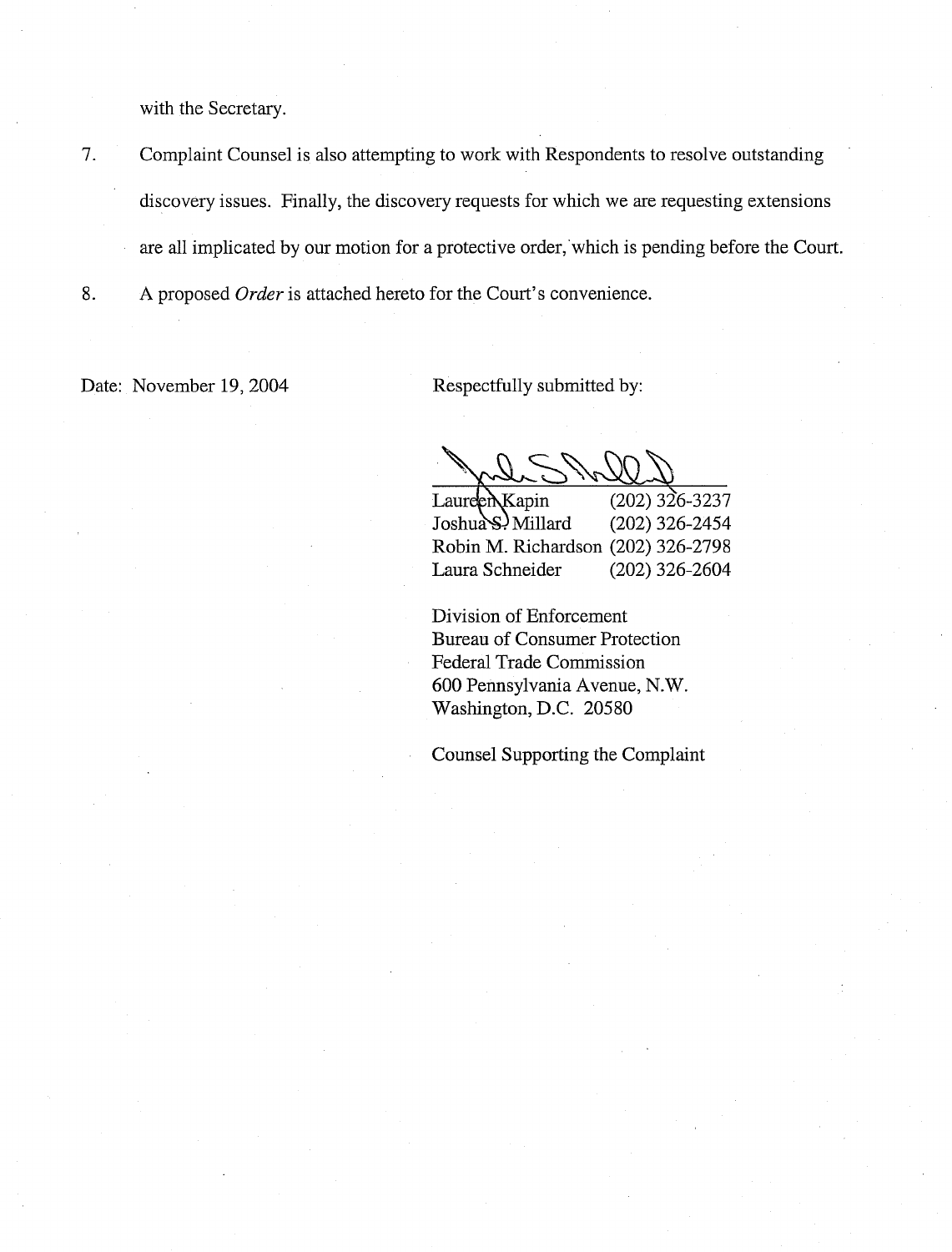#### **CERTIFICATE OF SERVICE**

I hereby certify that on this 19<sup>th</sup> day of November, 2004, I caused *Complaint Counsel's Unopposed Motion* **for** *Extension of Time to Respond to Respondent Friedlmzder's Discovery Requests*  and Proposed Order to be served and filed as follows:

> **(1)** the original, two (2) paper copies filed by hand delivery and one (1) electronic copy via email to:

> > **Donald S. Clark, Secretary**  Federal Trade Commission 600 Penn. Ave., N.W., Room H-159 Washington, D.C. 20580

**(2)** two (2) paper copies served by hand delivery to: **The Honorable Stephen J. McGuire**  Administrative Law Judge 600 Penn. Ave., N.W., Room H-113 Washington, D.C. 20580

**(3)** one (I) electronic copy via email and one (1) paper copy

**Jeffrey D. Feldman** 

by first class mail to the following persons:

**Stephen E. Nagin**  Nagin Gallop Figuerdo P.A. 3225 Aviation Ave. Miami, FL 33 133-4741 (305) 854-5353 (305) 854-5351 (fax) snagin@ngf-law.com **For Respondents** 

**Ronald F. Price** 

Peters Scofield Price '340 Broadway Centre 111 East Broadway Salt Lake City, UT 84111 (801) 322-2002 (801) 322-2003 (fax) rfp@psplawyers.com **For Respondent Mowrey**  FeldmanGale, P.A. 201 S. Biscayne Blvd., 19" F1. Miami, FL 33131-4332 (305) 358-5001 (305) 358-3309 (fax) JFeldman @FeIdmanGale.com **For Respondents A.G. Waterhouse, LLC, Klein-Becker USA, LLC, Nutrasport, LLC, Sovage Dermalogic Laboratories, LLC, and BAN, LLC** 

**Mitchell K. Friedlander**  5742 West Harold Gatty Dr. Salt Lake City, UT 841 16 (801) 517-7000 (801) 5 17-7108 (fax) **Respondent** *Pro Se*  mkf55.5 @msn.com

#### **Richard D. Burbidge**

Burbidge & Mitchell 215 S. State St., Suite 920 Salt Lake City, UT 84111 (801) 355-6677 (801) 355-2341 (fax) rburbidge@burbidgeandmitchell.com **For Respondent Gay**